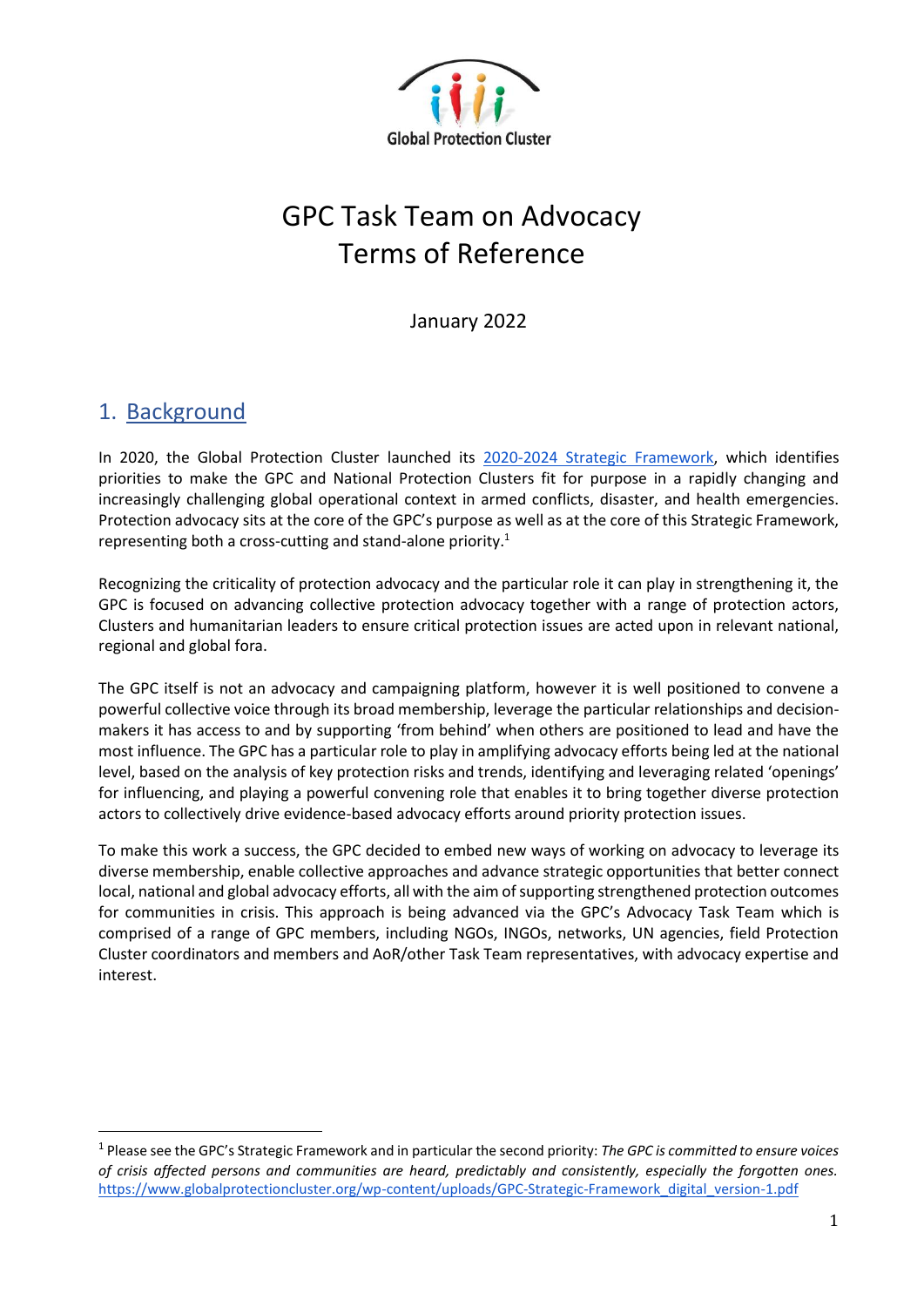

#### 2. Objectives

The overall goal of the TT is to collectively influence key decisions, policies and behaviours that contribute to the strengthened protection of crisis affected populations, through the GPC and in collaboration with a range of diverse protection allies and partners, duty bearers and other stakeholders at local, national and global levels.

Specific priorities include:

- Based on robust protection analysis and evidence, collectively identify key issues and opportunities, advocacy targets and related strategic approaches for collective protection advocacy that reflect context specific needs and the value-add of GPC and ATT members.
- Take forward collective influencing efforts that can include private and public efforts, under the umbrella of GPC or via other collective channels, where GPC and ATT leadership or involvement has a clear 'value add'.
- Promote consultation and collaboration with, and the leadership of, field Protection Clusters and their membership and other local/national protection actors engaged in protection advocacy, seeking to amplify and complement their influencing efforts through country-driven approaches.
- Engage with and support shared advocacy efforts across Protection Clusters, AoRs and other Task Teams, all with the aim of advancing strategic protection priorities.
- Contribute to, promote and lead the development of research, analysis, dialogue and engagement with key stakeholders in relation to priority protection risks, trends and approaches.
- Support critical reflection, learning and capacity building efforts in relation to protection advocacy, including through tailored supports and training, learning events and the development of advocacy-focused tools and guidance.

## 3. Roles and Responsibilities

The Task Team is co-led by Oxfam and NEAR.

#### **The Co-leads are responsible for:**

- Supporting the development of and significantly contributing to the implementation of the GPC/ATT Advocacy action plans and strategy.
- Liaising with GPC Ops Cell, Protection Cluster coordinators and members as well as other key protection advocacy stakeholders at global and national levels to identify key protection advocacy issues and opportunities.
- Leading on and supporting the development of key protection advocacy strategies, plans, engagement, tools and products/events with ATT members. Facilitating sign off on advocacy products.
- Representing the Advocacy TT in global fora, including by attending other Task Teams & AoRs of the GPC, as well as meetings and events led by key stakeholders.
- Reaching out to key actors to join and participate in the work of the Task Team and updating the list of members and their contact information.
- Organizing regular monthly meetings, ad hoc learning events and dialogue on key issues, setting the agenda in consultation with members and sharing any key action points.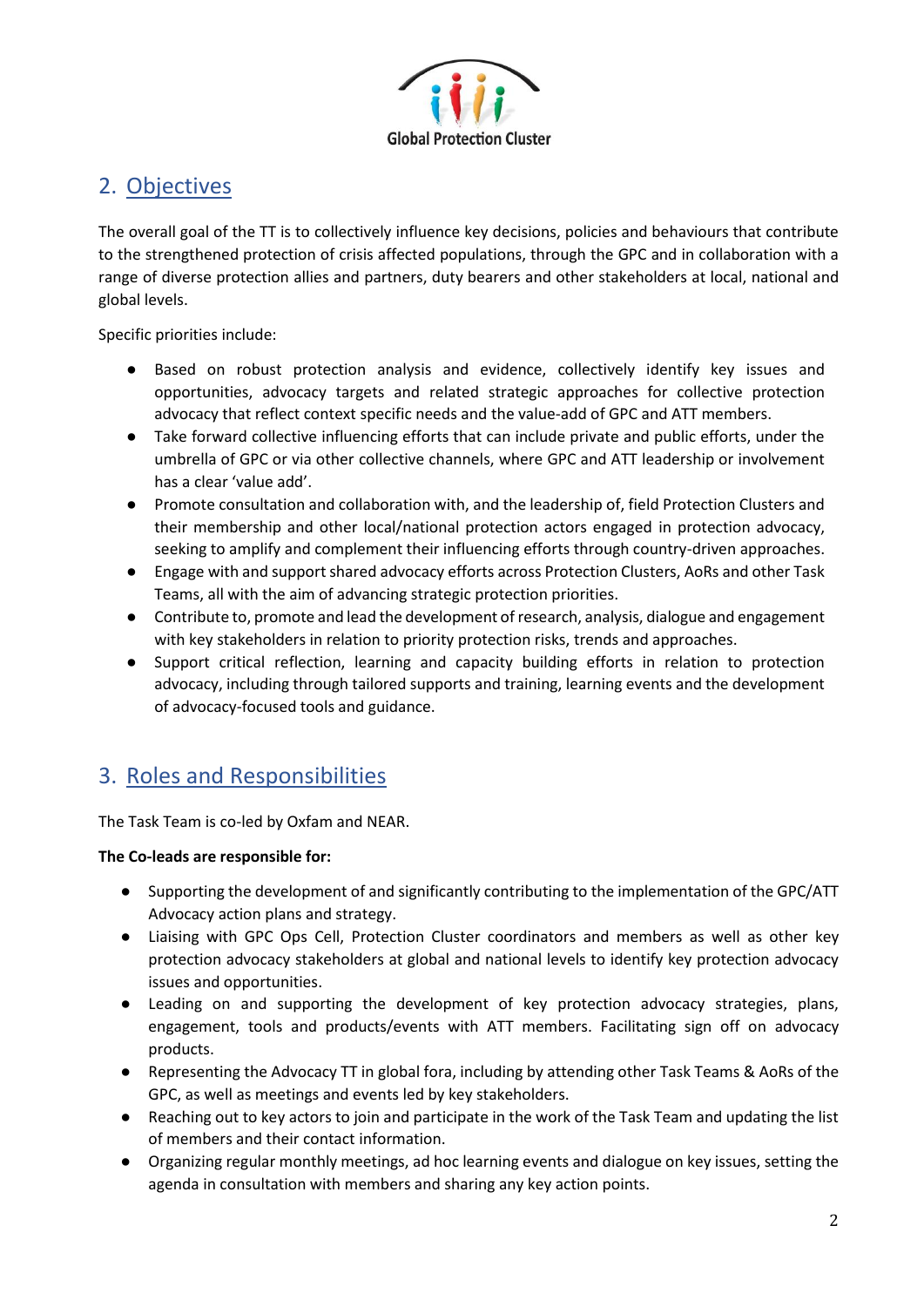

● Regularly sharing relevant information, updates, resources and tools with ATT members and via the GPC website and other networks.

# 4. Membership and ways of working

The Advocacy TT is open to diverse civil society actors including L/NNGOs, INGOs, research organizations, academics, human rights organizations, UN agencies or clusters that wish to engage in and help drive collective protection advocacy. The Task Team will be composed of members with a diverse range of skills, including protection experts as well as advocacy/policy/campaigns specialists from across the GPC membership who work for agencies/organisations interested in furthering protection advocacy in collaborative ways.

All members are expected to actively participate and support the work of the TT to the extent possible, which may include:

- Regularly attending and actively engaging in monthly meetings and/or ad hoc dialogue sessions and learning events.
- Contributing to the development and implementation of the GPC Advocacy Action Plan and related ATT priorities and workplans.
- Sharing protection related insights and analysis, helping to identify collective influencing opportunities and contributing to collective protection advocacy efforts (including via inputs or leadership with particular products, events, research, tools and initiatives)
- Helping to identify and action opportunities to further integrate local, national and global protection advocacy efforts and support country-drive approaches, including through member partners and networks.
- Bringing forward relevant protection advocacy efforts being led by member organizations and reporting back to respective organisations/agencies at global and field level on the latest advocacy work and opportunities.

The Task Team will hold a monthly meeting with members, as well as ad hoc learning and dialogue sessions and other meetings and events as relevant. The monthly meeting will be 1-1.5 hours and the proposed agenda will be shared by co-Leads with members in advance, allowing for all members to input and suggest modifications. The general agenda will include the following key points:

- Update on latest protection crises, trends and advocacy priorities
- Identifying upcoming opportunities and agreements/actions for joint advocacy
- Open space for deeper dive into a priority thematic or country context, peer learning, external speakers etc.
- AOB

Members of the Task Team are welcome to propose extended time and particular focus for ATT meetings – for example if working towards a joint advocacy moment, the team can spend the majority of the meeting focused on agreeing tactics, ways of working, leads, and next steps in developing strategy around these moments. Co-leads will prepare a summary of key action points from each meeting and share with members and other interested parties.